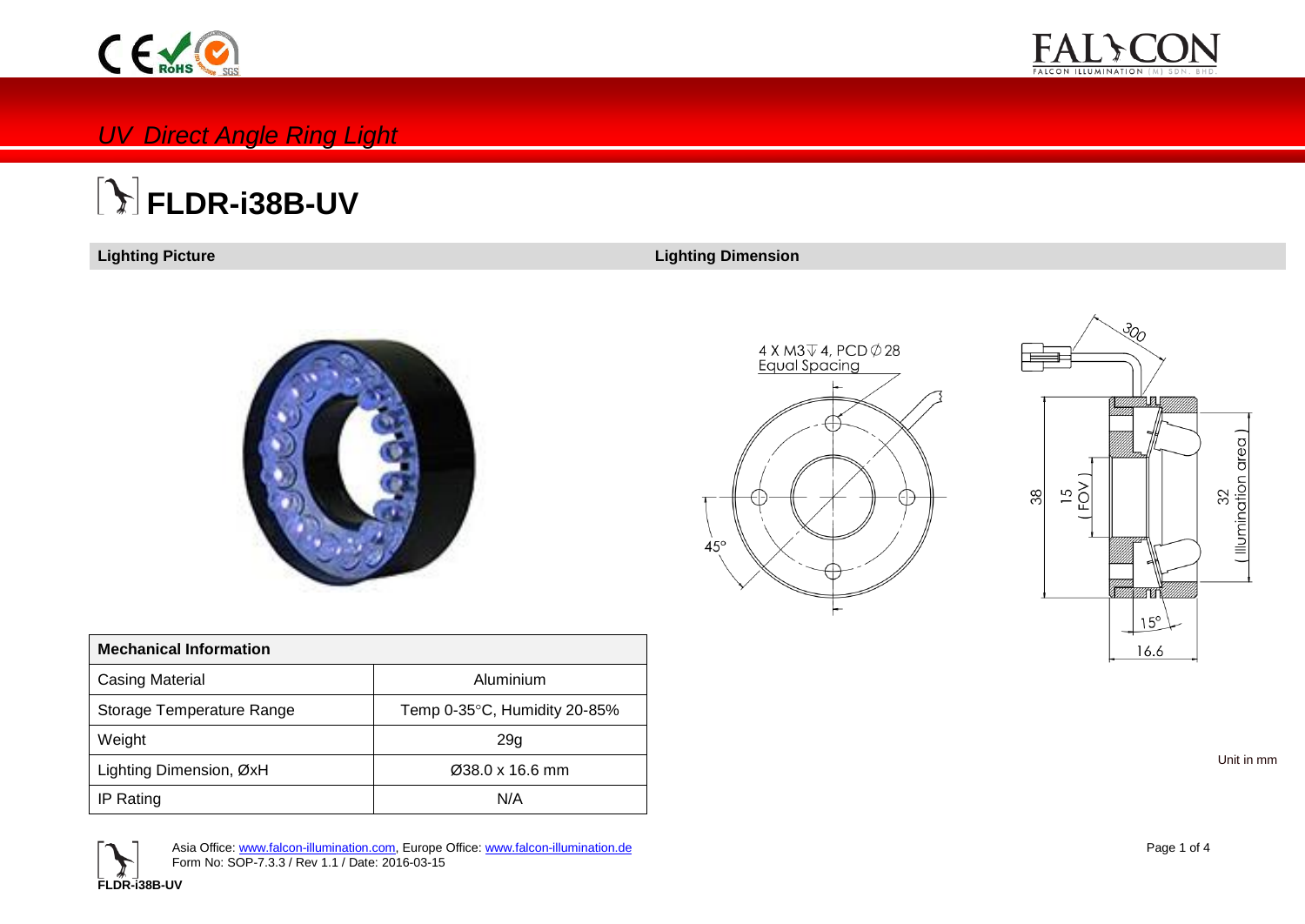



| <b>Optical Information</b>   |                                                                                              |
|------------------------------|----------------------------------------------------------------------------------------------|
| Led Color                    | Ultra Violet, UV                                                                             |
| Wavelength                   | 375nm (By default) OR customer can choose in 400nm (please state clearly in purchase order)  |
| Illumination (number of LED) |                                                                                              |
| <b>Illumination Area</b>     | Ø32mm                                                                                        |
| Led Package                  | T1 5mm                                                                                       |
| Eye Safety (EN 62471:2008)   | RG3 (High Risk): Caution. Do not look at exposed lamp in operation. May result in eye injury |

| <b>Electrical Information</b>        | UV12-375, UV12-400 | UV24-375, UV24-400 |  |  |  |  |  |
|--------------------------------------|--------------------|--------------------|--|--|--|--|--|
| <b>Lighting Supply Voltage</b>       | $12V \pm 2\%$      | $24V \pm 2\%$      |  |  |  |  |  |
| (constant voltage mode)              |                    |                    |  |  |  |  |  |
| Supply Ripple Voltage                | $\leq$ Vs $\pm$ 5% |                    |  |  |  |  |  |
| <b>Reverse Battery Protection</b>    |                    | YES                |  |  |  |  |  |
| Typical Lighting Forward voltage, Vf | 10.8V              | 21.6V              |  |  |  |  |  |
| (for zero internal resistor value)   |                    |                    |  |  |  |  |  |
| <b>Continuous Current</b>            | $0.08A$ (MAX)      | $0.04A$ (MAX)      |  |  |  |  |  |
| <b>Power Consumption</b>             | 0.96W              | 0.96W              |  |  |  |  |  |
| Lighting casing temperature,         |                    |                    |  |  |  |  |  |
| Operating after 60 minutes           | $42^{\circ}$ C     | $45^{\circ}$ C     |  |  |  |  |  |

| <b>Strobe Mode Specification</b>  | UV12-375, UV12-400         | UV24-375, UV24-400         |  |  |  |
|-----------------------------------|----------------------------|----------------------------|--|--|--|
| Max. Lighting Supply Voltage      | Pulsing at 12VDC to 24VDC, | Pulsing at 24VDC to 48VDC, |  |  |  |
| (Constant voltage power supply)   | 0-10% Duty Cycle           | 0-10% Duty Cycle           |  |  |  |
|                                   | Recommended at 15VDC       | Recommended at 36VDC       |  |  |  |
| Pulse Current, (Max. 10msec)      | 0.20A (MAX)                | 0.10A (MAX)                |  |  |  |
| (Constant current power supply)   |                            |                            |  |  |  |
| Max. Trigger Pulse Duration, msec | 10 msec                    |                            |  |  |  |
| Duty Cycle                        | $0 - 10\%$                 |                            |  |  |  |

| <b>Ordering Option</b> |                                                      |
|------------------------|------------------------------------------------------|
| FLDR-i32B-UV12-375     |                                                      |
| FLDR-i32B-UV12-400     | With resistor to limit the current                   |
| FLDR-i32B-UV24-375     | (Use in both constant voltage/ current power supply) |
| l FLDR-i32B-UV24-400   |                                                      |
| l FLDR-i32B-UV12-375-0 |                                                      |
| l FLDR-i32B-UV12-400-0 | Internal resistor value= zero ohms                   |
| l FLDR-i32B-UV24-375-0 | (only use in constant current power supply)          |
| l FLDR-i32B-UV24-400-0 |                                                      |

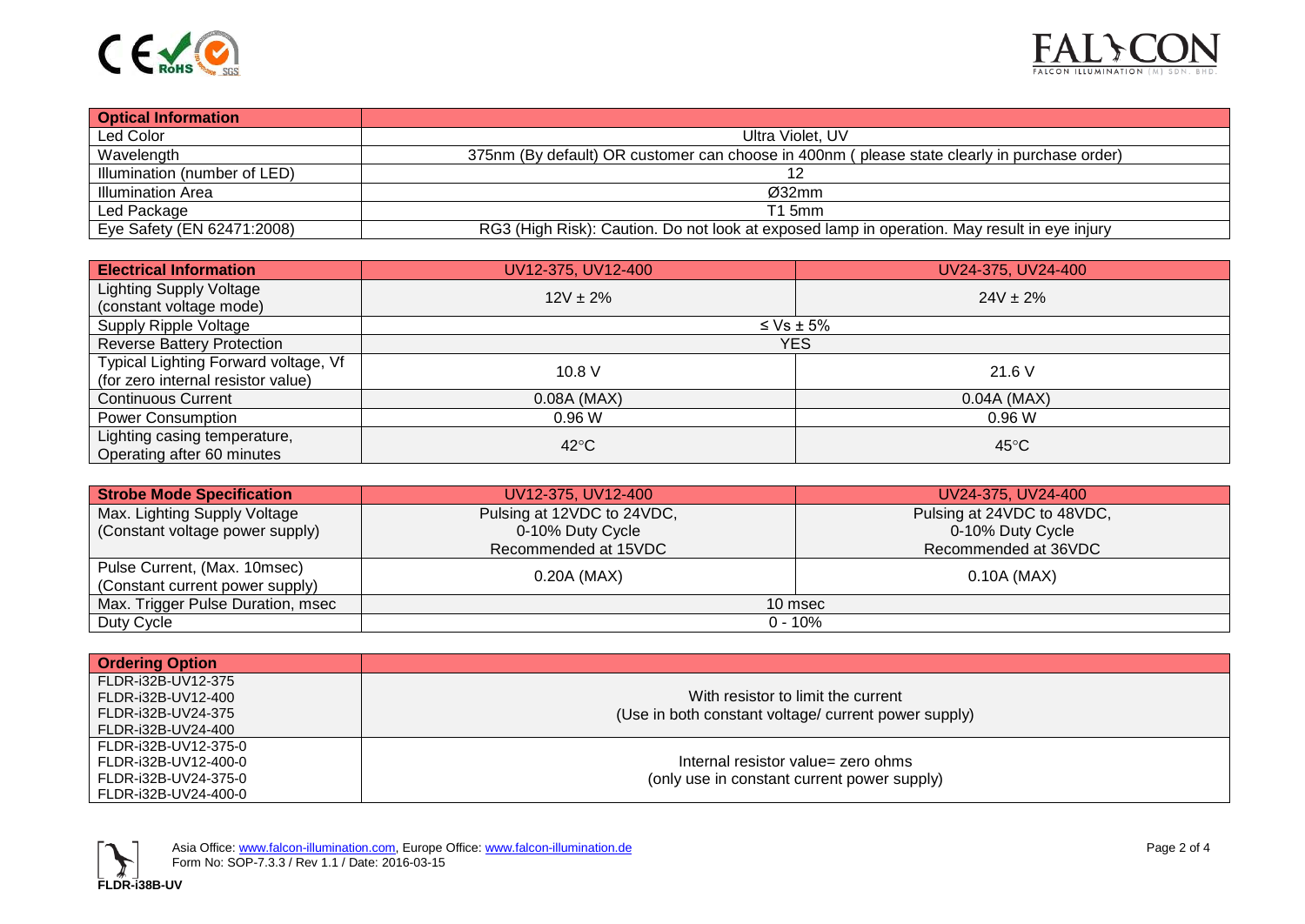



| <b>Connection</b>               | UV12-375, UV12-400 |        |              | UV24-375, UV24-400 |     |                    |              |  |
|---------------------------------|--------------------|--------|--------------|--------------------|-----|--------------------|--------------|--|
| Connector Type (Default):       | <b>JST SMR-02V</b> |        |              |                    |     | <b>JST SMR-03V</b> |              |  |
|                                 | Pin                | Signal | Cable Color  |                    | Pin | Sianal             | Cable Color  |  |
|                                 |                    | LED +  | Black/White  |                    |     | LED +              | Black/White  |  |
|                                 |                    | LED-   | <b>Black</b> |                    |     | N.C.               | $---$        |  |
|                                 |                    |        |              |                    |     | LED -              | <b>Black</b> |  |
| Cable Length out from lighting: |                    |        |              | 300 mm             |     |                    |              |  |

| <b>Additional Information</b>         | UV12-375, UV12-400, UV24-375, UV24-400               |
|---------------------------------------|------------------------------------------------------|
| <b>Additional Cooling Method</b>      | Attached to machine part for better heat dissipation |
| Life span in continuous mode          | 5,000 hours                                          |
| Life span in strobe light mode        |                                                      |
| Lighting drop to 50% intensity        | 10,000 hours                                         |
| (at 25°C ambient temperature)         |                                                      |
| <b>Intensity Controller Selection</b> | PSA-Series, PSD-Series, LIC-Series                   |
| <b>CE Conformity</b>                  | YES                                                  |
| <b>RoHS Compliance</b>                | YES                                                  |
| ISO 9001:2008                         | SG11/03751                                           |

| .<br>/\ r                                    |                               |
|----------------------------------------------|-------------------------------|
| . .<br>-<br>u Distance<br>Jotimal<br>Workina | $ \sim$<br>100 mm<br>--<br>JU |